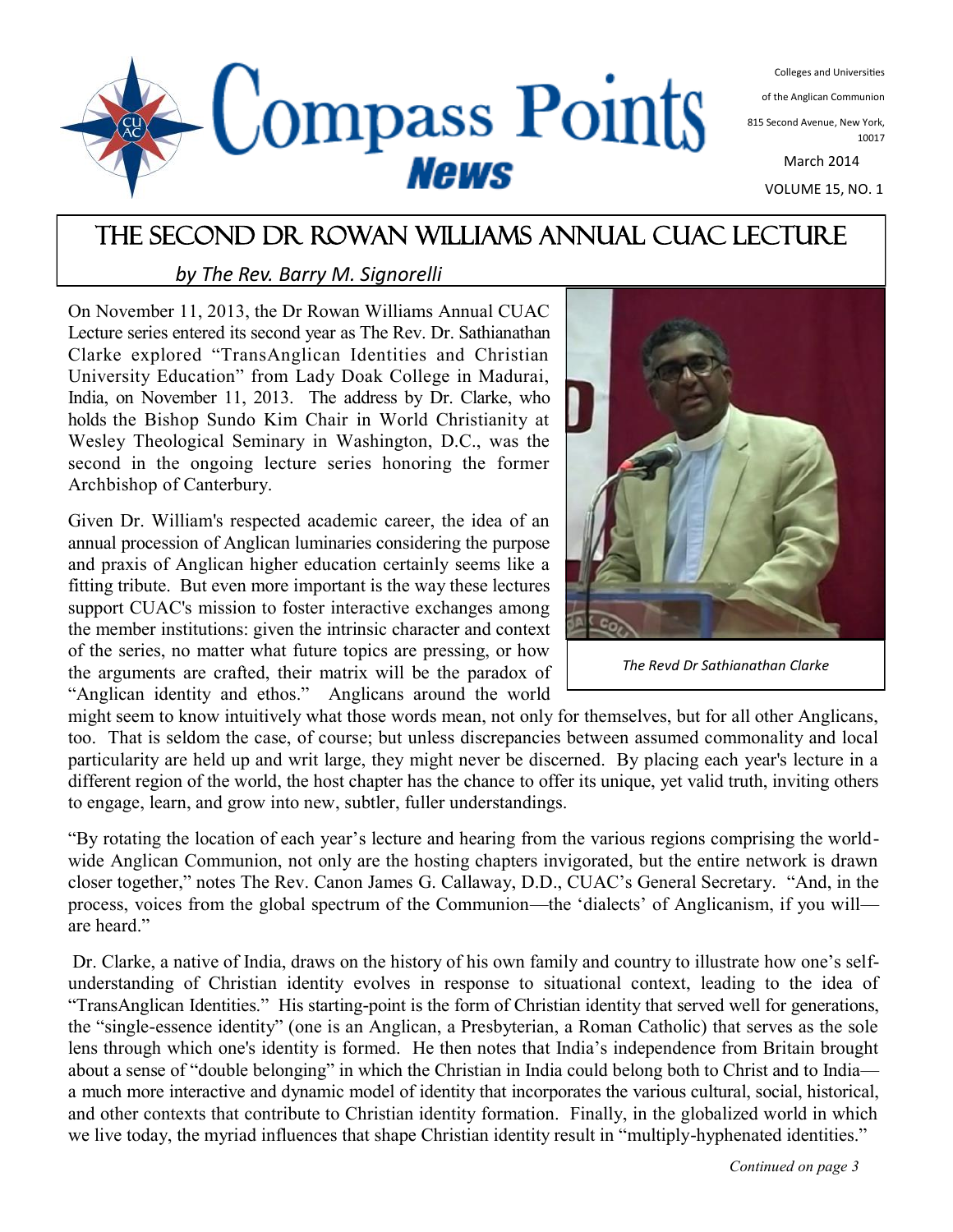# HORIZONS



The Rev'd Canon James G. Callaway General Secretary

Until the last century there wasn't much of a formal method for teaching English grammar. English speakers learned grammar from learning Latin, which until the fifteenth century was the language of the academy. Only when the teaching of Latin declined was it necessary to improvise a discipline of teaching English grammar.

The cultures we live in have a similar givenness. One's native culture can be taken for granted much as fish presumably do not particularly notice the water. It is only when confronted with a different culture that we are forced to recognize and even to judge our own.

In the recent 2013 Dr Rowan Williams Annual CUAC lecture at Lady Doak College in Madurai, India, Dr. Sathinathan Clarke addressed this development, noting: "Christian education mission may not make everyone Christian, but colleges and universities will be directed toward equipping young men and women in our global twenty-first century context to best serve their perspective life enhancing vocations." Sathi himself is the product of global culture, as he shared in the lecture. The son of a line of Indian clerics formed by British education, he studied at Madras Christian College in Chennai but now is a professor and priest in the United States. In today's world not only have the distances shrunk between cultures but

CUAC itself was forged twenty-one years ago in Canterbury out of the conviction that a unique strength of Anglican higher education was its comprehensive global reach, with a primary purpose of *enhancing international/intercultural understanding through education*. This was to be accomplished starting with *development of visits and exchanges for students, faculty and administration.* But, as we know, exchanges are elusive, take resources to bring about, and are fragile to maintain.

migration has plopped down new pluralisms smack in the middle of most urban centers.

CUAC's colleges and universities have had long experience of periodic exchanges, but at the Sewanee Triennial in 2011 the trustees took on a project to understand them better and to enlarge them, especially among member institutions themselves. Now one of the board's principal committees is the Exchanges Committee which has prepared a special emphasis for the coming Triennial in Seoul. The first challenge is to better assess both the exchanges that have taken place as well as the appetite for further ones. An Exchanges "Survey Monkey" questionnaire is underway now, which can be accessed at [https://www.surveymonkey.com/s/T5L8VMB.](https://www.surveymonkey.com/s/T5L8VMB) Examples of exchanges include faculty exchanges, on-line courses, student communications, visiting scholars, speakers, student exchanges, outreach projects, and service learning workshops.

At Seoul there will be an Exchanges session presenting case studies from four universities active in exchanges: Cuttington in Liberia, Sungkonghoe in Seoul, Rikkyo in Tokyo, and The University of the South in Sewanee. Their interactive presentations will be geared to highlighting existing partnerships and to expanding exchange opportunities among CUAC members.

Our implicit mission is to unlock distinctive strengths that come from our member schools' church foundations and ties, to make them stronger. Flourishing exchanges will make our campuses significantly more global, all of which broadens the experience of students from majority cultures and opens the communities to be more hospitable to students from others. Such exchanges will foster a new grammar in higher education without even having to speak Latin.  $\bullet$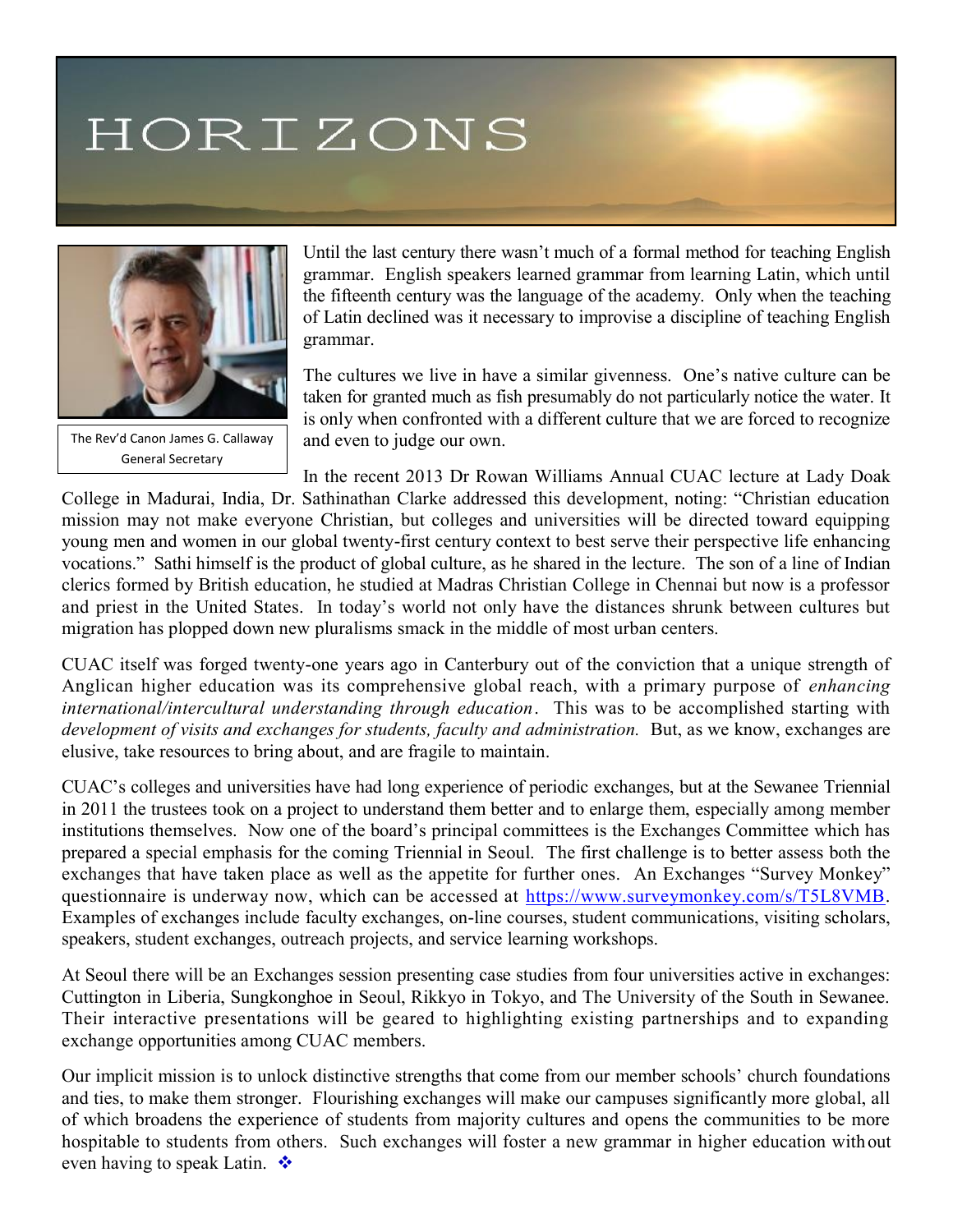#### *Continued from page 1*

Dr. Clarke presents himself as such an example:

…to claim I have a multiply-hyphenated identity I might express I am an Indian-American-Christianecological-liberation-theologian-priest…. I was born into and formed within the [Church of South India (CSI)]. Being baptized into this ecumenical Church in 1957, I was ordained as a CSI presbyter by my father in 1985. After serving the CSI as a presbyter and theological educator for decades, from 2005 my mission location has moved to the United States of America. Although a full-time theological professor in a Methodist seminary, I serve as a licensed priest for the Episcopal Church in the Diocese of Washington in the District of Columbia. Taking stock of this complex blessedness I can claim that my Christian identity is multiply-hyphenated to many cultural contexts, national interests, and church families.

Recognition of such intersecting and overlapping realities of identity not only refines the ways in which one receives the heritage of the past—less as a single, eternal, unchanging verity, but rather as a multifaceted proposition whose constituent parts may have varying degrees of relevance to different individuals and times—but also opens up new channels of discernment of one's identity as a Christian, in one's own context and alongside others of different identities. This shift in awareness makes possible the emergence of new creative ways of understanding God's purpose and the ways in which we might act, individually and corporately, for the betterment of the world. And what better matrix of incubation for that creativity than the Anglican college or university? Dr. Clarke leaves the listener invigorated



*Dr. Mercy Pushpalatha, principal of Lady Doak College, presenting Dr. Clarke with a token of appreciation*

by the interplay of paradox and harmony he skillfully lays out, and draws each of us into consideration of our own "multiply-hyphenated identities."

The transcript and on-demand video of Dr. Clarke's lecture are available on the CUAC website at www.CUAC.org for the next year, and will be thereafter available on the Lecture Archives page, where the inaugural Lecture by then-archbishop of Canterbury Rowan Williams, "What is the Point of an Anglican University?" is now available on-demand and in transcript.  $\cdot$ 

# Joy Carter joins CUAC's Board of Trustees



At the December 2013 meeting the trustees elected Professor Joy Carter to fill a board vacancy. Professor Carter has been Vice-Chancellor of the University of Winchester since 2006 and was previously Pro-Vice-Chancellor Academic at the University of Galmorgan. Her research area is Environmental Geochemistry and Health and she was until recently International President of the Society of Environmental Geochemistry and Health. Her research interests include pesticides, trace elements, and micro-anionic nutrients and she has published over one hundred papers and several books in that field. She says that "she knows too much to feel comfortable shopping for groceries."

Former chair of the Cathedrals Group of Universities, she will convene CUAC's U.K. chapter of eighteen Anglican colleges and universities. On her watch the University of Winchester has developed a strong strategic plan. "The University of Winchester," she has written, "is a values-driven institution which expresses its Christian foundation in a passion for high quality education, social justice, and sustainability." Board Chair Linda Lankewicz noted, "it a pleasure to have the addition of Professor Carter's strong skills, energy, and distinguished leadership in charting CUAC's future."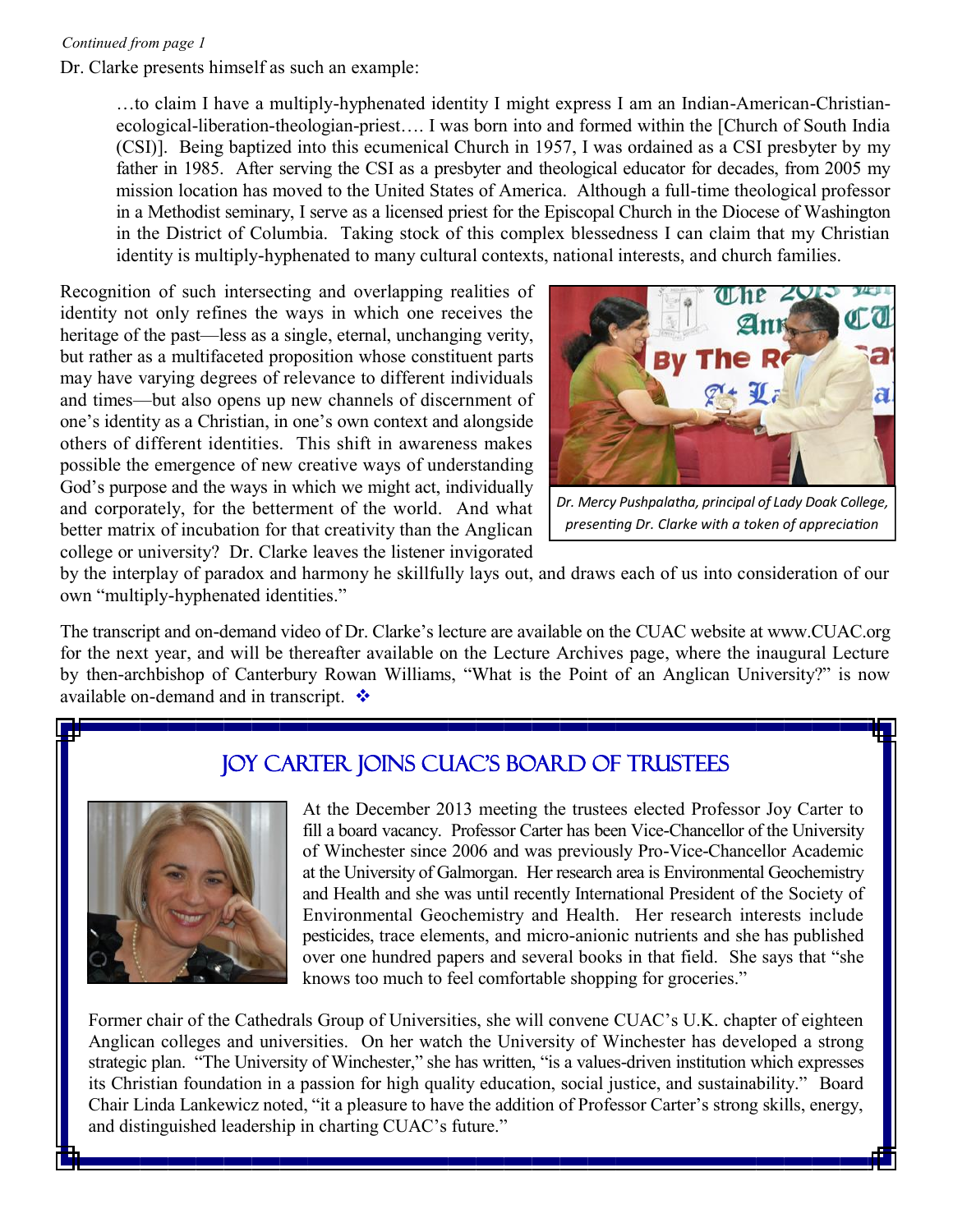# Passages

## **The Rt. Rev. Dougles E. Theuner 1938—2014**

We mourn the passing and celebrate the life of our dear friend and colleague, the Rt. Rev. Douglas E. Theuner, the Eighth Bishop of New Hampshire, US. As a trustee of the Association of Episcopal Colleges from 1993-2008, Doug (as he urged us all to call him) was an early champion of the idea of forming an organization of colleges and universities of the Anglican Communion and was elected to the first Board of Directors. In the 1980s he was a trustee of the National Association of Episcopal Schools, making him the only person to serve both the Episcopal schools and colleges associations. He participated in almost all of the CUAC conferences and meetings and visited many CUAC institutions. We remember how he nurtured our fellowship through his good humor and good will and through his appreciation of cultural differences. Passionate for justice, he was always on the side of the angels. As General Secretary,



I was forever grateful for his tireless work, following through promptly on tasks he took on for CUAC.

I was honored to represent CUAC at his funeral where, in his unique way, he preached at his own funeral, having left his sermon on tape to be played for the congregation. Consistent with his life, the sermon was filled with humor, gratitude and a strong expression of his Christian faith. He speculated on the next life, stating what he believed with certainty and what he had to wait to experience, amusing us with the words "but when you hear this, I shall know more." He quoted a beautiful prayer that sums up his faith.: "We give him back to you, dear Lord, who gave him to us. Yet, as You have not lost him in the giving, so we have not lost him by his return."

*Dr. Linda Chisholm* 

**"Good morning! I assume it's morning there. I don't know what time is any longer. I have long wanted to preach at my own funeral but have put off writing the sermon until the eve of my 67th year. Perhaps I haven't felt I had time until now. Perhaps I was afraid that actually writing it would indicate that it might soon be needed! Perhaps it seemed a bit presumptuous but then, come on, that's seldom stopped me before…**

**No one ever passes through this life and then just disappears. As we go through life we make an impression on the lives of others, we become part of their lives, just as others become a part of our lives as theirs impinge upon ours. And in that very small way we can perhaps begin to understand what the Communion of Saints is all about…**

*…'For life is eternal, and love is immortal, and death is nothing but a horizon, and a horizon is nothing but the limit of our sight…..' "*

#### *From Bp. Theuner's recorded Requiem homily, 12 November 2014*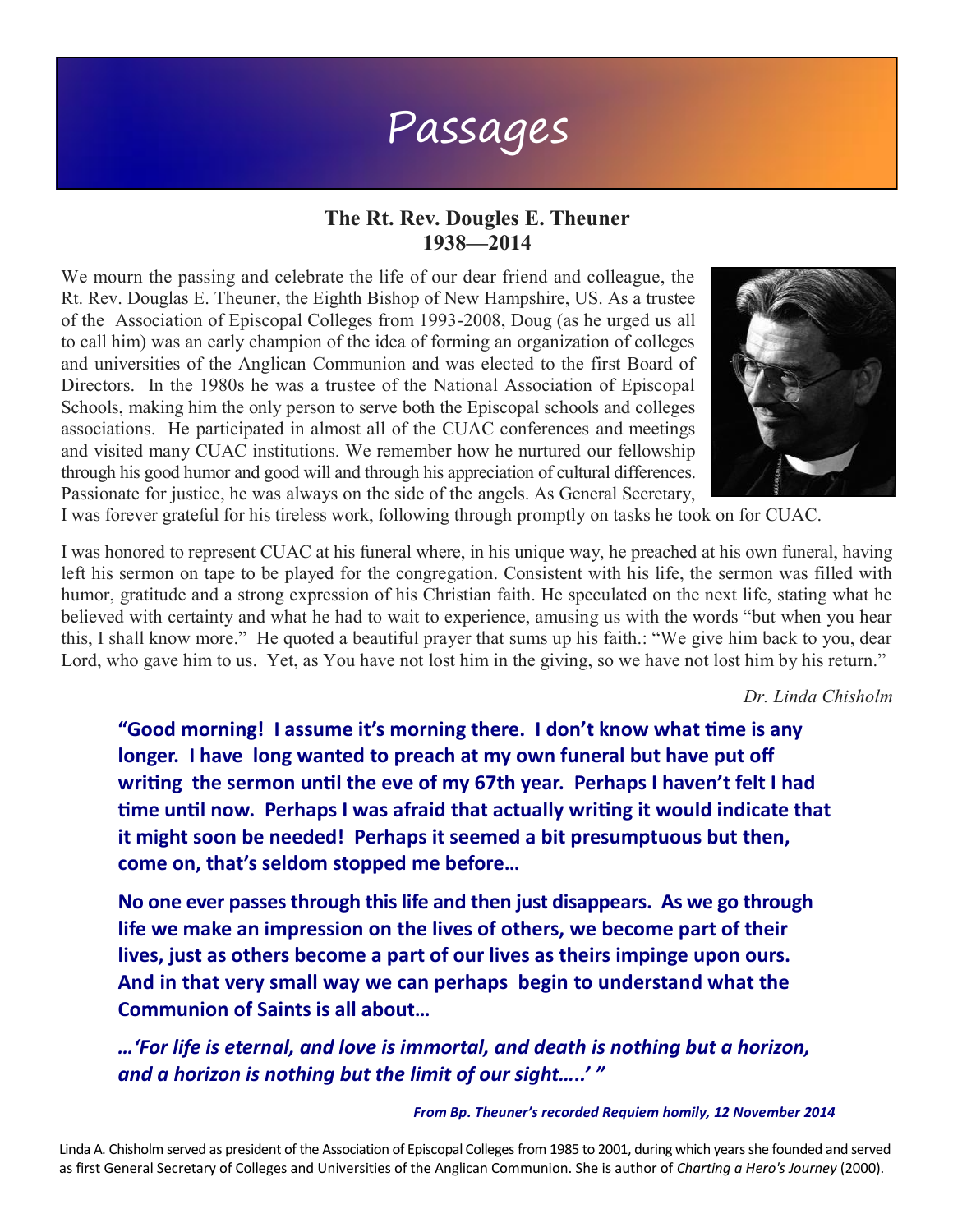# "The Life-Blood of the Network"

**Exchanges**—of faculty, students, programs, and ideas—between and among its member institutions are the life-blood of the CUAC network. In fact, one of the purposes of CUAC's founding was to foster exchanges between school in the hopes that the cross-cultural exposure would benefit not only the direct participants, but also the broader institutions themselves. These interactions can take, and have taken, any number of forms: full-blown program sharing, a sabbatical faculty member taking up a research residence at another member school; even site visits and preaching invitations are a form of exchanges.

The number of active exchanges within CUAC already is impressively high, with tremendous benefits accruing to participants; but if the details of these interactions were better known beyond the local impacted communities, the benefits of findings and solutions could be shared more widely. To begin broadening that base of understanding, a committee of the CUAC Board of Trustees is gathering information on current exchange activities and will present their findings to the delegates in Seoul.

Earlier this year an email was distributed to CUAC members announcing an **online survey form** to collect all past and current exchanges involving CUAC members and others. These responses will be used to create a centralized database of exchange projects. The person responding to the survey should be a staff member who is both knowledgeable about former and existing exchanges, and who can serve as a contact person with any follow-up questions. If your institution has not yet responded, we urge you to do so as soon as possible. The survey form is available online at [https://www.surveymonkey.com/s/T5L8VMB.](https://www.surveymonkey.com/s/T5L8VMB)

At the 2014 Triennial, the Board committee will invite three to five additional institutions to craft a number of new initiatives over the next three years, based on a theme developed by the existing and the new committee members. The theme for the initial round will be "Peace and Conflict Resolution." In the years leading up to the 2017 Triennial, the working group will design, implement, run, and evaluate a number of exchange initiatives, and will report on their effectiveness at the 2017 conference. Then, re-starting the cycle, the initial committee members rotate off, the now-seasoned later members will choose three to five member institutions, and the process runs its course again. This ongoing process and the resulting creativity, insights, newlyforged relationships, etc., will benefit not only the local participants, but the entire CUAC Network and beyond.



*Dr. Bottoms, Dr. Evenbeck, Bp. Duracin, Ms. Lowell, Cn. Callaway*

The 2010 earthquake in Haiti leveled the campus of Université Episcopal d'Haiti (UNEPH) taking the lives of twenty-eight students. At the request of Bishop Jean Zache Duracin and rector Professor Lucien Jean Bernard CUAC convened a U.S. Task Force to assist with rebuilding. Volunteering to lead the team is Dr. Bob Bottoms, president emeritus of DePauw University, joined by Dr. Scott Evenbeck, founding president of the Stella and Charles Guttman Community College in New York City, with Canon Callaway. They recently visited UNEPH in conjunction with Elizabeth Lowell, Director of Development of the Episcopal Church, seeing the Nursing School in Léogane and the main campus in Port-au-Prince, and meeting with the bishop, deans, staff and

students. Their next step is to work with UNEPH develop a case for support among potential donors for rebuilding, starting with a leadership workshop in Port-au-Prince.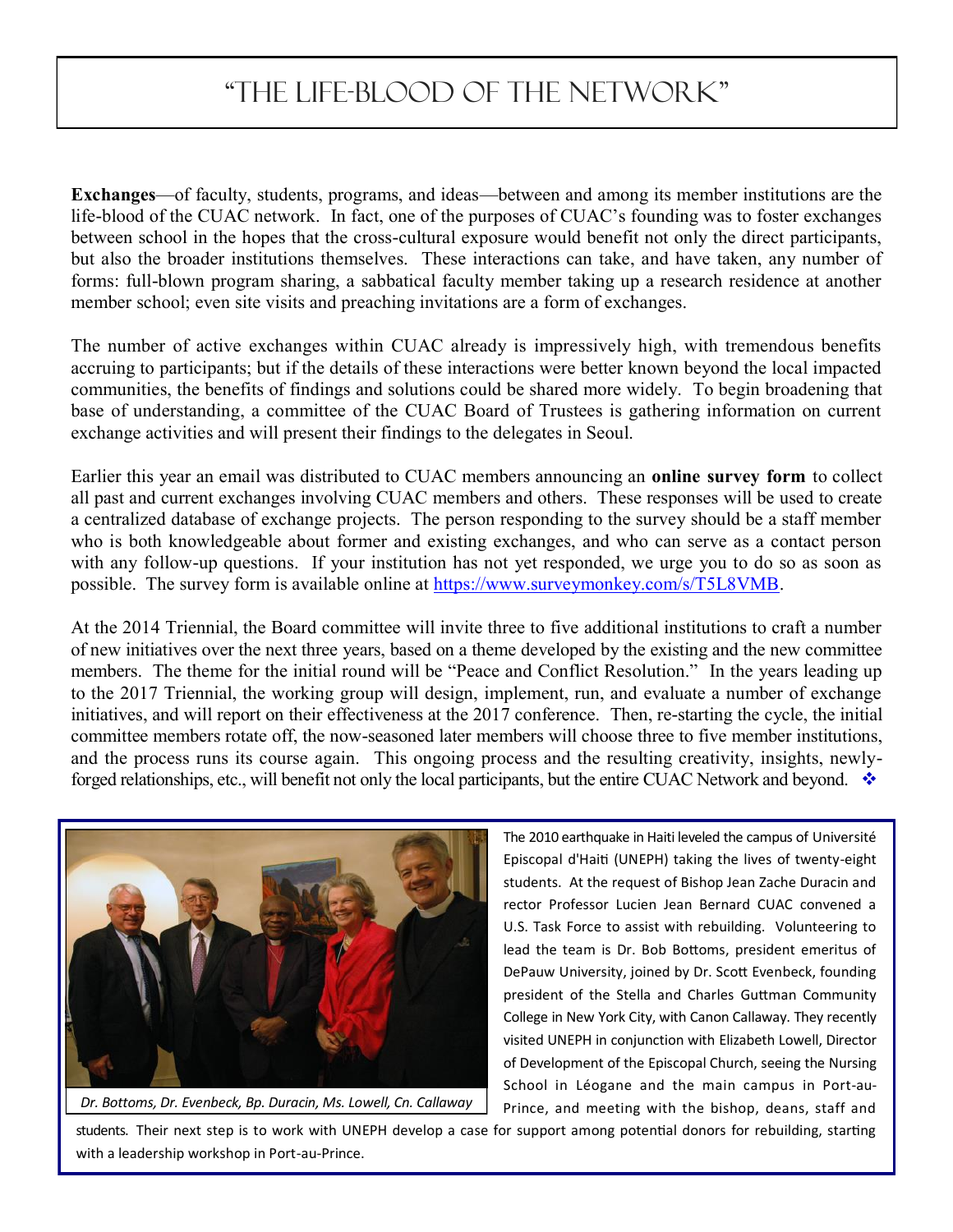# EDUCATION AS HOPE:

#### CUAC's 8th Triennial Conference, July 5-11, 2014

**The Churches of the Anglican Communion have been avid sponsors of education across the globe for the sake of our hope for a better world. At the heart of our distinctive mission is our conviction that students and faculty who are well-formed, knowledgeable, and wise contribute to creating a more flourishing and just world. Education is a powerful source of such hoped-for transformation—both in the lives of our students and for the community of the earth.**

## **Keynote Speaker**



**Dr Jenny Te Paa Daniel** (Te Rarawa) is a public theologian and professional consultant in higher education. In 1995 she began an 18-year term as *Ahorangi*, or Dean, of Te Rau Kahikatea at St John's Theological College in Auckland, becoming the first indigenous Anglican laywoman to lead an Anglican seminary in the Anglican Communion. At the same time, she was Convener of the global Anglican Peace and Justice Network, leading international delegations to Palestine, Rwanda, and Sri Lanka. Te Paa has been appointed to many top-level bodies within the Anglican Communion, including the Lambeth Commission, the Inter-Anglican

Theological Doctrinal Commission, and the Archbishop of Canterbury's Commission on Theological Education (TEAC). She was deeply involved in the transformation of the International Anglican Women's Network.

In 2001 the Graduate Theological Union (GTU) in Berkeley, CA awarded Te Paa her Ph.D., and she was named GTU Alumna of the Year in 2010. She holds honorary doctorates from the Episcopal Divinity School and Virginia Theological Seminary, and in March 2010 the University of Auckland awarded her the prestigious Distinguished Alumni Award.

Her extensive research and writings on gender justice, theological education, and race, coupled with her global teaching experience makes her internationally popular as a guest speaker, lecturer, facilitator, media commentator, preacher, and panelist.

#### **Plenary Session: "Developing Student Character and Responsibility"**



**Dr. John M. McCardell, Jr.**, became the 16th Vice Chancellor of The University of the South in 2010. The president *emeritus* of Middlebury College, McCardell is a distinguished historian and national leader in liberal arts education. He joined the history faculty at Middlebury in 1976, and after several administrative posts, was named president in 1992. A 1971 graduate of Washington and Lee University, he did his graduate work at The Johns Hopkins University and then at Harvard

University, where he received his Ph.D. in history. McCardell has received honorary degrees from Washington and Lee University and from St. Michael's College. McCardell authored *The Idea of a Southern Nation,* and is a specialist in U.S. history of the 19th century, with special emphasis on the South and on American historiography.



**Dr. Henrique F. Tokpa,** became President of Cuttington University, the second largest institution of higher learning in Liberia, in 2002. Before that he served as its Vice President for Administration and later as Vice President for Development. His demonstrated achievement in development and management includes service as President of the Association of Liberian Universities (2006- 2012), and Assistant Minister for Planning and Management at the Liberian Ministry of Education

(1982-1984). Tokpa holds a B.S. in Economics from Cuttington; a Master of Planning from the University of Minnesota; an M.S in Economics and a Ph.D. in International/Intercultural Development Education (Fulbright Scholar) from Florida State University; and he was granted an L.H.D. *(honoris causa)* by Voorhees College.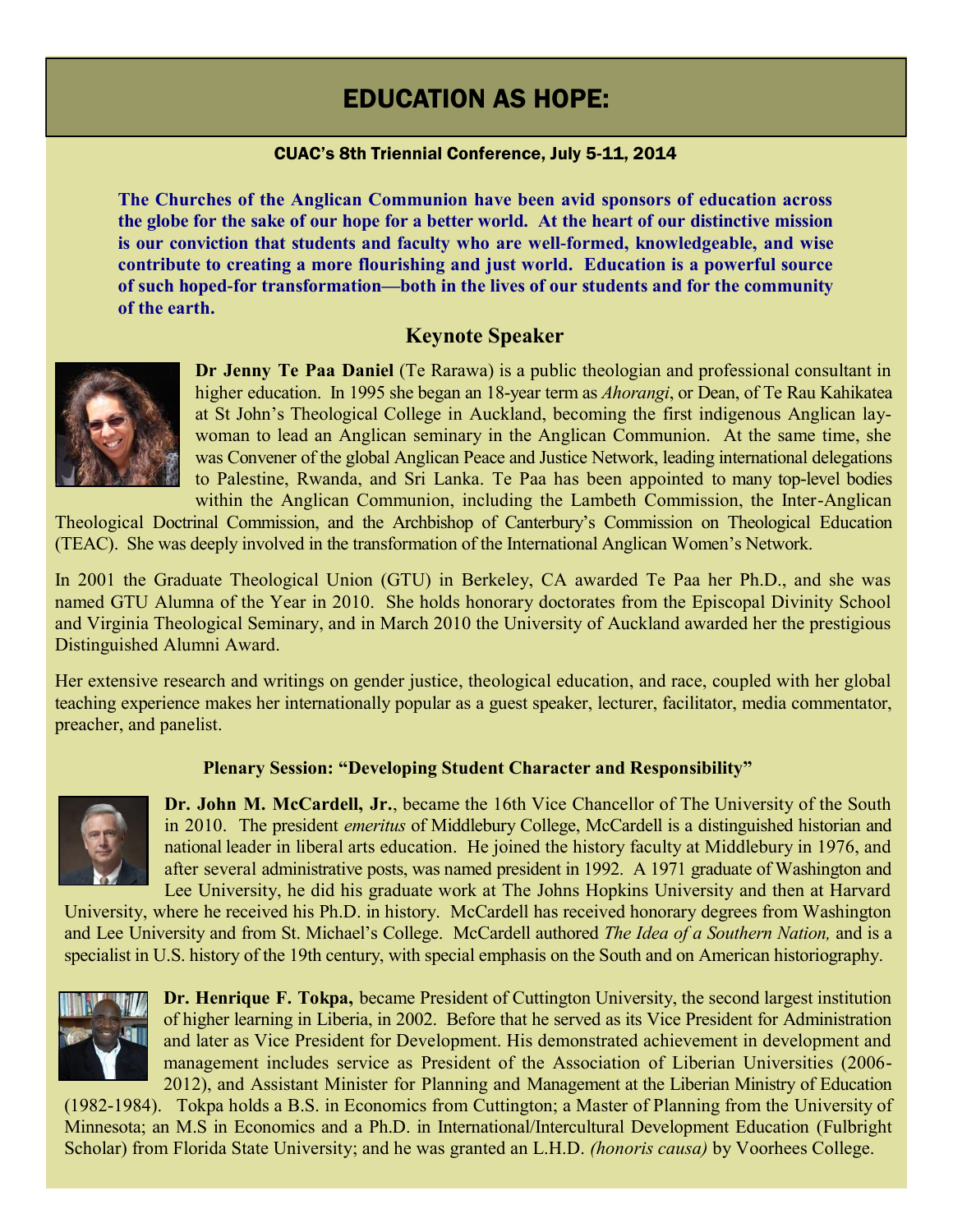# Working Toward Transformation in Our Common World

#### Sungkonghoe University, Seoul, Korea

**This Triennial will explore three interlocking dimensions of transformation to which education can contribute: the societal, the personal, and the ecological. Taking place against the background of the partition that currently affects the Korean peninsula, it will remind us of the damaging separations that are found in our own contexts and which our institutions serve to heal.**

## **Keynote Speaker**

**Dr. Sathinathan Clarke** is Professor of Theology, Culture, and Mission at Wesley Theological Seminary in Washington, DC. He is also Associate Minister at the Episcopal Church of the Epiphany. For twenty-seven years his vocation has blended academic research and teaching with practical ministry and ecumenism. Clarke bridges the establishment and the marginalized, the global and the local, and the academy and the congregation.



Clarke's ministry began in the Diocese of Madras, Church of South India, in 1984 as a social worker and priest among Dalit communities in rural Tamilnadu, India. In 1993, he served as a priest in the Episcopal Diocese of Massachusetts, returning to India in 1996 to teach in the Theology and Ethics department of United Theological College, Bangalore.

Clarke currently teaches and lectures around the world on global Christianity, contextual theology, postcolonial mission, and interreligious dialogue. He serves on the Archbishop of Canterbury's Commission for Theological Education for the Anglican Communion (TEAC), and on the Theological Commission of the House of Bishops of the Episcopal Church. He has been published in numerous international academic journals and has authored several books on the Dalits and religion in India. His forthcoming book is titled *Competing Religious Fundamentalisms: Twenty-first Century Challenge for Christian Mission.*

#### **Plenary Session: "Navigating our Places in a Globalized and Multi-faith World"**



**Dr. Elaine Graham** is the Grosvenor Research Professor at the University of Chester, having previously taught Social and Pastoral Theology at the University of Manchester. She is the author of *Making the Difference: Gender, Personhood and Theology; Transforming Practice: Pastoral Theology in an Age of Uncertainty; Representations of the Post/Human: Monsters, Aliens and Others in Popular Culture;* and *Words Made Flesh: Writings in Pastoral and Practical Theology.* A former member

of the Archbishops' Commission for Urban Life and Faith (2004-2006), she wrote, with Stephen Lowe, *What Makes a Good City? Public Theology and the Urban Church.* Her most recent book, *Between a Rock and a Hard Place: Public Theology in a Post-Secular Age* explores the relationship between public theology and Christian apologetics.



**Dr. Gerald J. Pillay** was born in the former British colony of Natal, South Africa and earned his B.A., B.Div., and Th.D. degrees at the University of Durban-Westville. Launching his academic career as a lecturer at Durban, he later became head of the Department of Ecclesiastical History and Vice Dean. He has been Guest/Visiting Professor and Research Fellow at several universities and seminaries in the U.S. After senior leadership roles at Otago University, New Zealand; the

University of South Africa; and the Human Sciences Research Council in Pretoria, came his 2003 appointment as Rector of Liverpool Hope University College. When full university status was granted in 2005, he became Vice Chancellor of the only European university of ecumenical foundation (Anglican/Roman Catholic). Professor Pillay also holds a Ph.D. from Rhodes University.